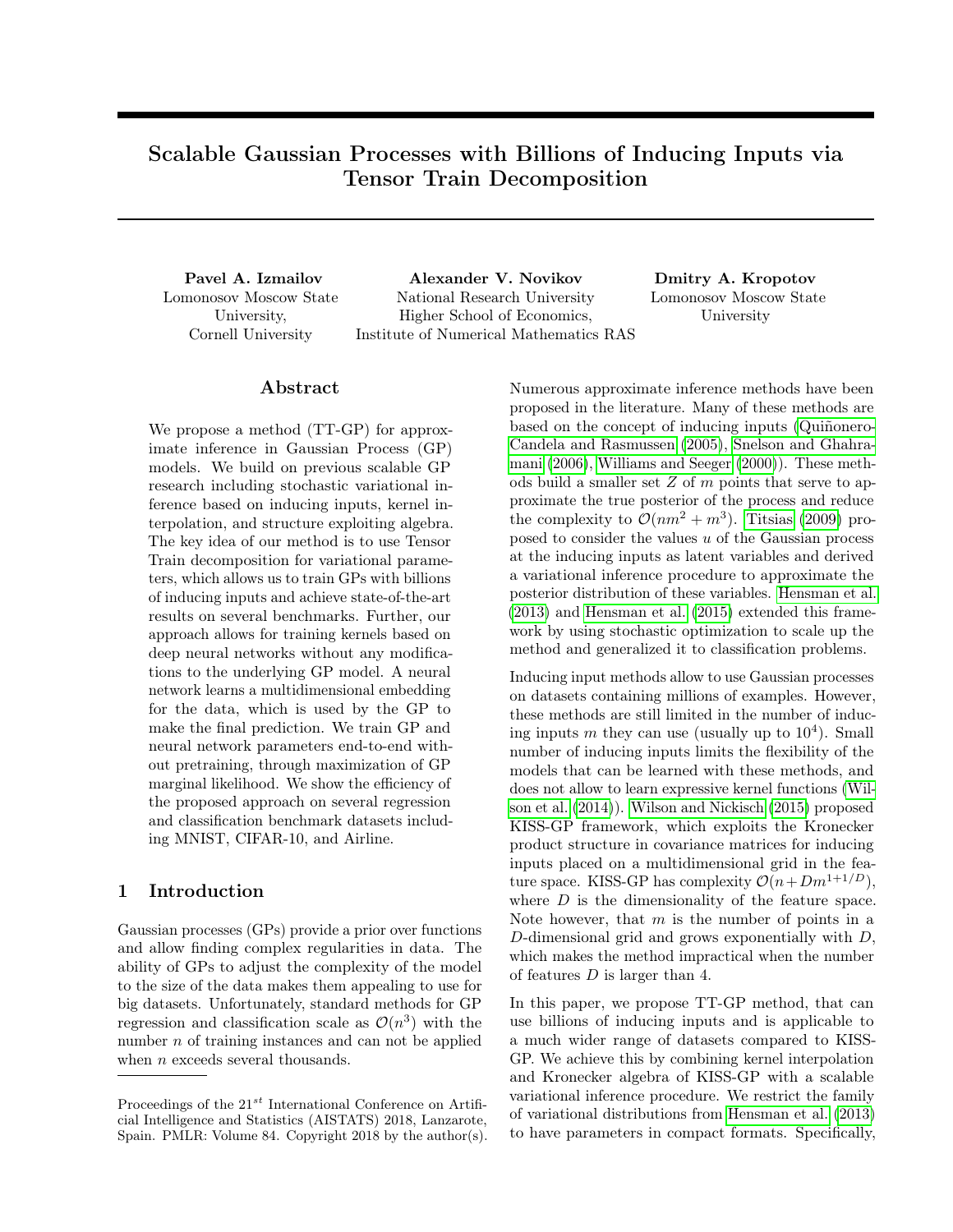we use Kronecker product format for the covariance matrix  $\Sigma$  and Tensor Train format [\(Oseledets](#page-8-8) [\(2011\)](#page-8-8)) for the expectation  $\mu$  of the variational distribution over the values u of the process at inducing inputs Z.

[Nickson et al.](#page-8-9) [\(2015\)](#page-8-9) showed that using Kronecker format for  $\Sigma$  does not substantially affect the predictive performance of GP regression, while allowing for computational gains. The main contribution of this paper is combining the Kronecker format for  $\Sigma$  with TT-format for  $\mu$ , which, together with efficient inference procedure, allows us to efficiently train GP models with billions of inducing inputs.

Unlike KISS-GP the proposed method has linear complexity with respect to dimensionality  $D$  of the feature space. It means that we can apply TT-GP to datasets that are both large and high-dimensional. Note however, that TT-GP is constructing a grid of inducing inputs in the feature space, and tries to infer the values of the process in all points in the grid. Highdimensional real-world datasets are believed to lie on small-dimensional manifolds in the feature space, and it is impractical to try to recover the complex non-linear transformation that a Gaussian Process defines on the whole feature space. Thus, we use TT-GP on raw features for datasets with dimensionality up to 10. For feature spaces with higher dimensionality we propose to use kernels based on parametric projections, which can be learned from data.

[Wilson et al.](#page-9-0) [\(2016a\)](#page-9-0) and [Wilson et al.](#page-9-1) [\(2016b\)](#page-9-1) demonstrated efficiency of Gaussian processes with kernels based on deep neural networks. They used subsets of outputs of a DNN as inputs for a Gaussian process. As the authors were using KISS-GP, they were limited to using additive kernels, combining multiple low dimensional Gaussian processes. We found that DNN-based kernels are very efficient in combination with TT-GP. These kernels allows us to train TT-GP models on high-dimensional datasets including computer vision tasks. Moreover, unlike the existing deep kernel learning methods, TT-GP does not require any changes in the GP model and allows deep kernels that produce embeddings of dimensionality up to 10.

# 2 Background

#### 2.1 Gaussian Processes

A Gaussian process is a collection of random variables, any finite number of which have a joint normal distribution. A GP f taking place in  $\mathbb{R}^D$  is fully defined by its mean  $m : \mathbb{R}^D \to \mathbb{R}$  and covariance  $k : \mathbb{R}^D \times \mathbb{R}^D \to \mathbb{R}$ functions. For every  $x_1, x_2, \ldots, x_n \in \mathbb{R}^D$ 

$$
f(x_1), f(x_2), \ldots, f(x_n) \sim \mathcal{N}(m, K),
$$

where  $m = (m(x_1), m(x_2), \dots, m(x_n))^T \in \mathbb{R}^n$ , and  $K \in \mathbb{R}^{n \times n}$  is the covariance matrix with  $K_{ij} =$  $k(x_i, x_j)$ . Below we will use notation  $K(A, B)$  for the matrix of pairwise values of covariance function  $k$  on points from sets A and B.

Consider a regression problem. The dataset consists of *n* objects  $X = (x_1, \ldots, x_n)^T \in \mathbb{R}^{n \times D}$ , and target values  $y = (y_1, y_2, \dots, y_n)^T \in \mathbb{R}^n$ . We assume that the data is generated by a latent zero-mean Gaussian process f plus independent Gaussian noise:

<span id="page-1-0"></span>
$$
p(y, f|X) = p(f|X) \prod_{i=1}^{n} p(y_i|f_i),
$$
  
\n
$$
p(f|X) = \mathcal{N}(f|0, K(X, X)),
$$
  
\n
$$
p(y_i|f_i) = \mathcal{N}(y_i|f_i, \nu^2 I),
$$
\n(1)

where  $f_i = f(x_i)$  is the value of the process at data point  $x_i$  and  $\nu^2$  is the noise variance.

Assume that we want to predict the values of the process  $f_*$  at a set of test points  $X_*$ . As the joint distribution of y and  $f_*$  is Gaussian, we can analytically compute the conditional distribution  $p(f_*|y, X, X_*) =$  $\mathcal{N}(f_*|\hat{m}, \hat{K})$  with tractable formulas for  $\hat{m}$  and  $\hat{K}$ . The complexity of computing  $\hat{m}$  and  $\hat{K}$  is  $\mathcal{O}(n^3)$  since it involves calculation of the inverse of the covariance matrix  $K(X, X)$ .

Covariance functions usually have a set of hyperparameters  $\theta$ . For example, the RBF kernel

$$
k_{\text{RBF}}(x, x') = \sigma_f^2 \exp(-0.5||x - x'||^2/l^2)
$$

has two hyper-parameters l and  $\sigma_f$ . In order to fit the model to the data, we can maximize the marginal likelihood of the process  $p(y|X)$  with respect to these parameters. In case of GP regression this marginal likelihood is tractable and can be computed in  $\mathcal{O}(n^3)$ operations.

For two-class classification problem we use the same model [\(1\)](#page-1-0) with  $p(y_i|f_i) = 1/(1 + \exp(-y_i f_i))$ , where  $y_i \in \{-1, +1\}$ . In this case both predictive distribution and marginal likelihood are intractable. For detailed description of GP regression and classification see [Ras](#page-8-10)[mussen and Williams](#page-8-10) [\(2006\)](#page-8-10).

#### <span id="page-1-1"></span>2.2 Inducing Inputs

A number of approximate methods were developed to scale up Gaussian processes. [Hensman et al.](#page-8-4) [\(2013\)](#page-8-4) proposed a variational lower bound that factorizes over observations for Gaussian process marginal likelihood. We rederive this bound here.

Consider a set  $Z \in \mathbb{R}^{m \times D}$  of m inducing inputs in the feature space and latent variables  $u\in\mathbb{R}^m$  representing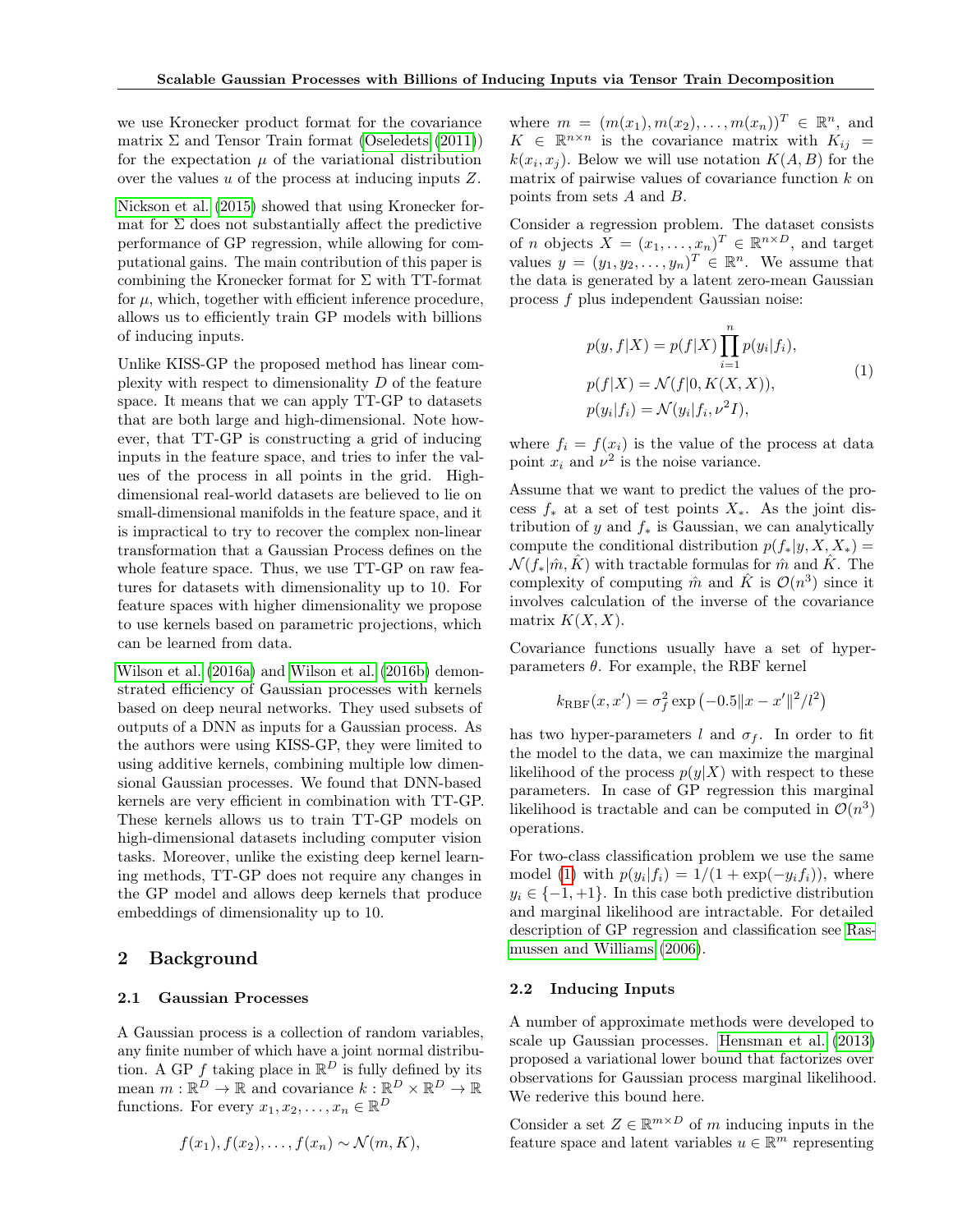the values of the Gaussian process at these points. Consider the augmented model

$$
p(y, f, u) = p(y|f)p(f|u)p(u) = \prod_{i=1}^{n} p(y_i|f_i)p(f|u)p(u)
$$

<span id="page-2-6"></span>with

$$
p(f|u) = \mathcal{N}(f|K_{nm}K_{mm}^{-1}u, K_{nn} - K_{nm}K_{mm}^{-1}K_{mn}),
$$
  
\n
$$
p(u) = \mathcal{N}(u|0, K_{mm}),
$$
\n(2)

where  $K_{nn} = K(X, X), K_{nm} = K(X, Z), K_{mn} =$  $K(Z, X) = K_{nm}^T, K_{mm} = K(Z, Z).$ 

The standard variational lower bound is given by

$$
\log p(y) \geq \mathbb{E}_{q(u,f)} \log \frac{p(y,f,u)}{q(u,f)} =
$$
  
= 
$$
\mathbb{E}_{q(f)} \log \prod_{i=1}^{n} p(y_i|f_i) - \text{KL}(q(u,f)||p(u,f)),
$$
 (3)

where  $q(u, f)$  is the variational distribution over latent variables. Consider the following family of variational distributions

<span id="page-2-5"></span>
$$
q(u, f) = p(f|u) \mathcal{N}(u|\mu, \Sigma), \tag{4}
$$

where  $\mu \in \mathbb{R}^m$  and  $\Sigma \in \mathbb{R}^{m \times m}$  are variational parameters. Then the marginal distribution over f can be computed analytically

$$
q(f) = \mathcal{N}\left(f|K_{nm}K_{mm}^{-1}\mu, \right.\n \left.\n \begin{aligned}\n K_{nn} + K_{nm}K_{mm}^{-1}(\Sigma - K_{mm})K_{mm}^{-1}K_{mn}\n \end{aligned}\n \right).
$$
\n(5)

We can then rewrite [\(3\)](#page-2-0) as

<span id="page-2-1"></span>
$$
\log p(y) \ge \sum_{i=1}^{n} \mathbb{E}_{q(f_i)} \log p(y_i | f_i) - \text{KL}(q(u) || p(u)). \tag{6}
$$

Note, that the lower bound [\(6\)](#page-2-1) factorizes over observations and thus stochastic optimization can be applied to maximize this bound with respect to both kernel hyper-parameters  $\theta$  and variational parameters  $\mu$  and  $\Sigma$ , as well as other parameters of the model e.g. noise variance  $\nu$ . In case of regression we can rewrite [\(6\)](#page-2-1) in the closed form

<span id="page-2-2"></span>
$$
\log p(y) \ge \sum_{i=1}^{n} \left( \log \mathcal{N}(y_i | k_i^T K_{mm}^{-1} \mu, \nu^2) - \frac{1}{2\nu^2} \tilde{K}_{ii} - \frac{1}{2\nu^2} \text{tr}(k_i^T K_{mm}^{-1} \Sigma K_{mm}^{-1} k_i) \right) - \frac{1}{2} \left( \log \frac{|K_{mm}|}{|\Sigma|} - m + \text{tr}(K_{mm}^{-1} \Sigma) + \mu^T K_{mm}^{-1} \mu \right), \tag{7}
$$

where  $k_i \in \mathbb{R}^m$  is the *i*-th column of  $K_{mn}$  matrix and  $\tilde{K} = K_{nn} - K_{nm} K_{mm}^{-1} K_{mn}.$ 

At prediction time we can use the variational distribution as a substitute for posterior

$$
p(f_*|y) = \int p(f_*|f, u)p(f, u|y)df du \approx
$$
  

$$
\approx \int p(f_*|f, u)q(f, u)df du = \int p(f_*|u)q(u)du.
$$

<span id="page-2-0"></span>The complexity of computing the bound [\(7\)](#page-2-2) is  $\mathcal{O}(nm^2 +$  $(m<sup>3</sup>)$ . [Hensman et al.](#page-8-5) [\(2015\)](#page-8-5) proposes to use Gauss-Hermite quadratures to approximate the expectation term in [\(6\)](#page-2-1) for binary classification problem to obtain the same computational complexity  $\mathcal{O}(nm^2+m^3)$ . This complexity allows to use Gaussian processes in tasks with millions of training samples, but these methods are limited to use small numbers of inducing inputs  $m$ , which hurts the predictive performance and doesn't allow to learn expressive kernel functions.

#### <span id="page-2-4"></span>2.3 KISS-GP

[Saatçi](#page-8-11) [\(2012\)](#page-8-11) noted that the covariance matrices computed at points on a multidimensional grid in the feature space can be represented as a Kronecker product if the kernel function factorizes over dimensions

<span id="page-2-3"></span>
$$
k(x, x') = k_1(x^1, x'^1) \cdot k_2(x^2, x'^2) \cdot \ldots \cdot k_D(x^D, x'^D).
$$
 (8)

Note, that many popular covariance functions, including RBF, belong to this class. Kronecker structure of covariance matrices allows to perform efficient inference for full Gaussian processes with inputs  $X$  on a grid.

[Wilson and Nickisch](#page-8-7) [\(2015\)](#page-8-7) proposed to set inducing inputs Z on a grid:

$$
Z = Z^1 \times Z^2 \times \ldots \times Z^D, \quad Z^i \in \mathbb{R}^{m_i} \quad \forall i = 1, 2, \ldots, D.
$$

The number  $m$  of inducing inputs is then given by  $m = \prod_{i=1}^{D} m_i.$ 

Let the covariance function satisfy [\(8\)](#page-2-3). Then the covariance matrix  $K_{mm}$  can be represented as a Kronecker product over dimensions

$$
K_{mm} = K_{m_1m_1}^1 \otimes K_{m_2m_2}^2 \otimes \ldots \otimes K_{m_Dm_D}^D,
$$

where

$$
K_{m_i m_i}^i = K_i(Z_i, Z_i) \in \mathbb{R}^{m_i \times m_i} \quad \forall i = 1, 2, \dots, D.
$$

Kronecker products allow efficient computation of matrix inverse and determinant:

$$
(A_1 \otimes A_2 \otimes \ldots \otimes A_D)^{-1} = A_1^{-1} \otimes A_2^{-1} \otimes \ldots \otimes A_D^{-1},
$$
  

$$
|A_1 \otimes A_2 \otimes \ldots \otimes A_D| = |A_1|^{c_1} \cdot |A_2|^{c_2} \cdot \ldots \cdot |A_D|^{c_D},
$$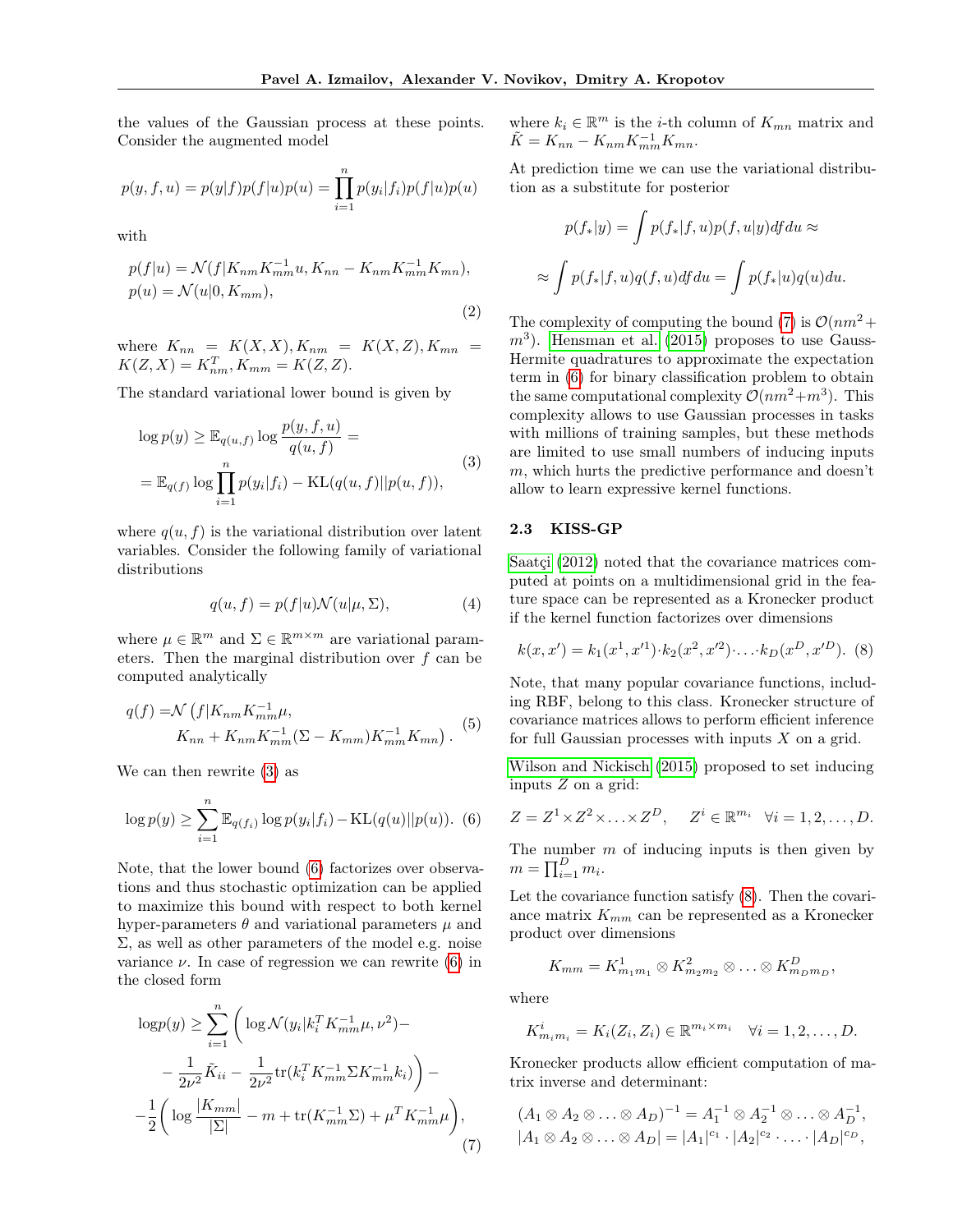where 
$$
A_i \in \mathbb{R}^{k_i \times k_i}
$$
,  $c_i = \prod_{j \neq i} k_j, \forall i = 1, 2, ..., D$ .

Another major idea of KISS-GP is to use interpolation to approximate  $K_{mn}$ . Considering inducing inputs as interpolation points for the function  $k(\cdot, z_i)$  we can write

<span id="page-3-1"></span>
$$
K_{mn} \approx K_{mm}W, \quad k_i \approx K_{mm}w_i,\tag{9}
$$

where  $W \in \mathbb{R}^{m \times n}$  contains the coefficients of interpolation, and  $w_i$  is it's *i*-th column. Authors of KISS-GP suggest using cubic convolutional interpolation [\(Keys](#page-8-12)  $(1981)$ , in which case the interpolation weights  $w_i$  can be represented as a Kronecker product over dimensions

$$
w_i = w_i^1 \otimes w_i^2 \otimes \ldots \otimes w_i^D
$$
,  $w_i \in \mathbb{R}^{m_i} \quad \forall i = 1, 2, \ldots, D$ .

[Wilson and Nickisch](#page-8-7) [\(2015\)](#page-8-7) combine these ideas with SOR [\(Silverman](#page-8-13) [\(1985\)](#page-8-13)) in the KISS-GP method yielding  $O(n + Dm^{1+1/D})$  computational complexity. This complexity allows to use KISS-GP with a large number (possibly greater than  $n$ ) of inducing inputs. Note, however, that  $m$  grows exponentially with the dimensionality  $D$  of the feature space and the method becomes impractical when  $D > 4$ .

#### <span id="page-3-2"></span>2.4 Tensor Train Decomposition

Tensor Train (TT) decomposition, proposed in [Os](#page-8-8)[eledets](#page-8-8) [\(2011\)](#page-8-8), allows to efficiently store tensors (multidimensional arrays of data), large matrices, and vectors. For tensors, matrices and vectors in the TT-format linear algebra operations can be implemented efficiently.

Consider a D-dimensional tensor  $\mathcal{A} \in \mathbb{R}^{n_1 \times n_2 \times \ldots \times n_D}$ . A is said to be in the Tensor Train format if

$$
\mathcal{A}(i_1, i_2, \dots, i_D) = G_1[i_1] \cdot G_2[i_2] \cdot \dots \cdot G_D[i_D],
$$
  

$$
i_d \in \{1, 2, \dots, n_d\} \quad \forall d,
$$
 (10)

where  $G_k[i_k] \in \mathbb{R}^{r_{k-1} \times r_k}$   $\forall k, i_k, r_0 = r_D = 1$ . Matrices  $G_k$  are called TT-cores, and numbers  $r_k$  are called TTranks of tensor A.

In order to represent a vector in TT-format, it is reshaped to a multidimensional tensor (possibly with zero padding) and then format [\(10\)](#page-3-0) is used. We will use TT-format for the vector  $\mu$  of expectations of the values  $u$  of the Gaussian process in points  $Z$  placed on a multidimensional grid. In this case,  $\mu$  is naturally represented as a D-dimensional tensor.

For matrices TT format is given by

$$
M(i_1, i_2, \dots, i_d; j_1, j_2, \dots, j_D) =
$$
  

$$
G_1[i_1, j_1] \cdot G_2[i_2, j_2] \cdot \dots \cdot G_D[i_D, j_D],
$$

where  $G_k[i_k, j_k] \in \mathbb{R}^{r_{k-1} \times r_k}$   $\forall k, i_k, j_k, r_0 = r_D = 1.$ Note, that Kronecker product format is a special case of the TT-matrix with TT-ranks  $r_1 = r_2 = \ldots = r_D = 1$ .

Let  $u, v \in \mathbb{R}^{n_1 \cdot n_2 \cdot \ldots \cdot n_D}$  be vectors in TT-format with TT-ranks not greater than r. Let A and B be represented as a Kronecker product

$$
A = A_1 \otimes A_2 \otimes \ldots \otimes A_D, \quad A_k \in \mathbb{R}^{n_k \times n_k} \quad \forall k,
$$

and the same for B. Let  $n = \max_k n_k$ . Then the computational complexity of computing the quadratic form  $u^T A v$  is  $\mathcal{O}(Dnr^3)$  and the complexity of computing  $tr(AB)$  is  $\mathcal{O}(Dn^2)$ . We will need these two operations below. See [Oseledets](#page-8-8) [\(2011\)](#page-8-8) for a detailed description of TT format and efficient algorithms implementing linear algebraic operations with it.

### 3 TT-GP

In the previous section we described several methods for GP regression and classification. All these methods have different limitations: standard methods are limited to small-scale datasets, KISS-GP requires small dimensionality of the feature space, and other methods based on inducing inputs are limited to use a small number  $m$  of these points. In this section, we propose the TT-GP method that can be used with big datasets and can incorporate billions of inducing inputs. Additionally, TT-GP allows for training expressive deep kernels to work with structured data (e.g. images).

#### 3.1 Variational Parameters Approximation

<span id="page-3-0"></span>In section [2.2](#page-1-1) we derived the variational lower bound of [Hensman et al.](#page-8-4) [\(2013\)](#page-8-4). We will place the inducing inputs Z on a multidimensional grid in the feature space and we will assume the covariance function satisfies [\(8\)](#page-2-3). Let the number of inducing inputs in each dimension be  $m_0$ . Then the total number of inducing inputs is  $m = m_0^D$ . As shown in Section [2.3,](#page-2-4) in this case  $K_{mm}$ matrix can be expressed as a Kronecker product over dimensions. Substituting the approximation [\(9\)](#page-3-1) into the lower bound [\(7\)](#page-2-2), we obtain

<span id="page-3-3"></span>
$$
\log p(y) \ge
$$
\n
$$
\sum_{i=1}^{n} \left( \log \mathcal{N}(y_i | w_i^T \mu, \nu^2) - \frac{1}{2\nu^2} \tilde{K}_{ii} - \frac{1}{2\nu^2} \text{tr}(w_i^T \Sigma w_i) \right) - \frac{1}{2} \left( \log \frac{|K_{mm}|}{|\Sigma|} - m + \text{tr}(K_{mm}^{-1} \Sigma) + \mu^T K_{mm}^{-1} \mu \right),
$$
\n(11)

where  $\tilde{K}_{ii} = k(x_i, x_i) - w_i^T K_{mm} w_i$ .

Note that  $K_{mm}^{-1}$  and  $|K_{mm}|$  can be computed with  $\mathcal{O}(Dm_0^3) = \mathcal{O}(Dm^{3/D})$  operations due to the Kronecker product structure. Now the most computationally demanding terms are those containing variational parameters  $\mu$  and  $\Sigma$ .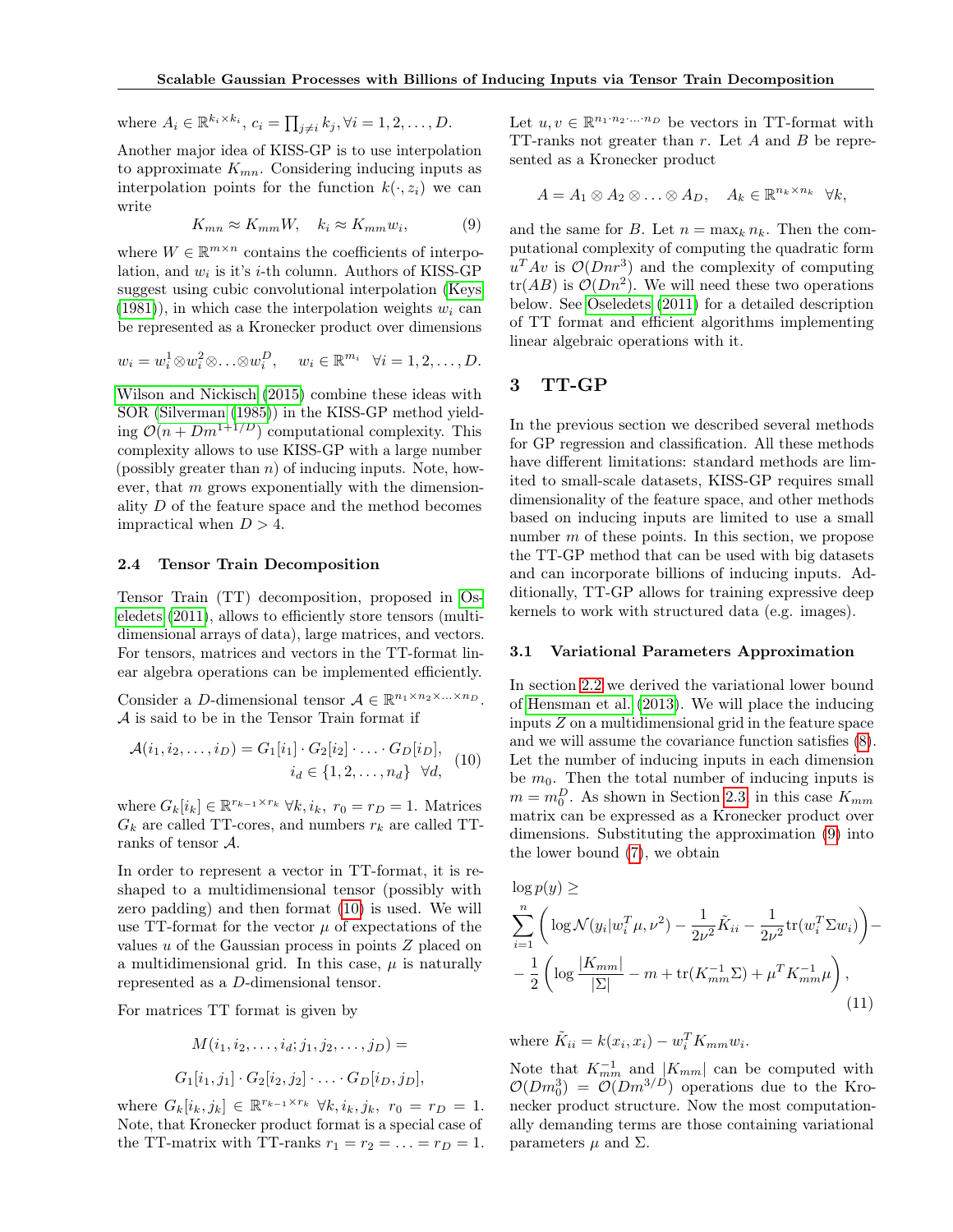Let us restrict the family of variational distributions [\(4\)](#page-2-5). Let  $\Sigma$  be a Kronecker product over dimensions, and  $\mu$  be in the TT-format whith TT-rank r (r is a hyper-parameter of our method). Then, according to section [2.4,](#page-3-2) we can compute the lower bound [\(11\)](#page-3-3) with  $\mathcal{O}(nDm_0r^2 + Dm_0r^3 + Dm_0^3) = \mathcal{O}(nDm^{1/D}r^2 +$  $Dm^{1/D}r^3 + Dm^{3/D}$  complexity.

The proposed TT-GP method has linear complexity with respect to dimensionality  $D$  of the feature space, despite the exponential growth of the number of inducing inputs. Lower bound [\(11\)](#page-3-3) can be maximized with respect to kernel hyper-parameters  $\theta$ , TT-cores of  $\mu$ , and Kronecker multipliers of  $\Sigma$ . Note that stochastic optimization can be applied, as the bound [\(11\)](#page-3-3) factorizes over data points.

TT format was successfully applied for different machine learning tasks, e.g. for compressing neural networks [\(Novikov et al.](#page-8-14) [\(2015\)](#page-8-14)) and estimating logpartition function in probabilistic graphical models [\(Novikov et al.](#page-8-15) [\(2014\)](#page-8-15)). We explore the properties of approximating the variational mean  $\mu$  in TT format in section [4.1.](#page-5-0)

#### 3.2 Classification

In this section we describe a generalization of the proposed method for multiclass classification. In this case the dataset consists of features  $X = (x_1, x_2, \dots, x_n)^T \in$  $\mathbb{R}^{n \times D}$  and target values  $y = (y_1, y_2, \ldots, y_n)^T \in$  $\{1, 2, \ldots, C\}^n$ , where C is the number of classes.

Consider C Gaussian processes taking place in  $\mathbb{R}^D$ . Each process corresponds to it's own class. We will place  $m = m_0^D$  inducing inputs Z on a grid in the feature space, and they will be shared between all processes. Each process has it's own set of latent variables representing the values of the process at data points  $f^c \in \mathbb{R}^n$ , and inducing inputs  $u^c \in \mathbb{R}^m$ . We will use the following model

$$
p(y, f, u) = \prod_{i=1}^{n} p\left(y_i | f_i^{1, 2, ..., C}\right) \prod_{c=1}^{C} p\left(f^c | u^c\right) p(u^c),
$$

where  $f_i^{1,2,\ldots,C}$  is the vector consisting of the values of all processes  $1, 2, ..., C$  at data point *i*,  $p(f^c|u^c)$  and  $p(u^c)$  are defined as in [\(2\)](#page-2-6) and

$$
p(y_i|f_i^{1,2,...,C}) = \frac{\exp(f_i^{y_i})}{\sum_{j=1}^C \exp(f_i^j)}.
$$

We will use variational distributions of the form

$$
q(f1, f2, ..., fC, u1, u2, ..., uC) =
$$
  
=  $q(f1, u1) \cdot q(f2, u2) \cdot ... \cdot q(fC, uC),$ 

where  $q(f^c, u^c) = p(f^c|u^c) \mathcal{N}(u^c|\mu^c, \Sigma^c), c = 1, 2, \ldots,$ C, all  $\mu^c$  are represented in TT-format with TT-ranks not greater than r and all  $\Sigma^c$  are represented as Kronecker products over dimensions. Similarly to [\(6\)](#page-2-1), we obtain

<span id="page-4-0"></span>
$$
\log p(y) \ge \sum_{i=1}^{n} \mathbb{E}_{q(f_i^{1,2,\dots,C})} \log p(y_i | f_i^{1,2,\dots,C}) - \sum_{c=1}^{C} \text{KL}(q(u_c) || p(u_c))
$$
\n(12)

The second term in [\(12\)](#page-4-0) can be computed analytically as a sum of KL-divergences between normal distributions. The first term is intractable. In order to approximate the first term we will use a lower bound. We can rewrite

<span id="page-4-1"></span>
$$
\mathbb{E}_{q(f_i^{1,2},...,C)} \log p(y_i|f_i^{1,2,...,C}) =
$$
\n
$$
\mathbb{E}_{q(f_i^{y_i})} f_i^{y_i} - \mathbb{E}_{q(f_i^{1,2},...,C)} \log \left( \sum_{j=1}^C \exp(f_i^j) \right),
$$
\n
$$
\text{ere } q(f_i^{1,2...,C}) = \mathcal{N}(f^1|m_i^1, s_i^1) \cdot \mathcal{N}(f^2|m_2, s_i^2) \cdot \dots
$$

where  $q(f_i^{1,2...,C}$ <br> $\mathcal{N}(f^C|m_i^C, s_i^C)$ .  $) = \mathcal{N}(f)$ i i  $\big) \cdot \mathcal{N}(f)$ i

The first term in [\(13\)](#page-4-1) is obviously tractable, while the second term has to be approximated. [Bouchard](#page-8-16) [\(2007\)](#page-8-16) discusses several lower bounds for expectations of this type. Below we derive one of these bounds, which we use in TT-GP.

Concavity of logarithm implies  $\log \left( \sum_{j=1}^C \exp(f_i^j) \right) \leq$  $\varphi \sum_{j=1}^{C} \exp(f_i^j) - \log \varphi - 1, \ \forall \varphi > 0.$  Taking expectation of both sides of the inequality and minimizing with respect to  $\varphi$ , we obtain

<span id="page-4-2"></span>
$$
\mathbb{E}_{q(f_i^{1,2,\dots,C})} \log \left( \sum_{j=1}^C \exp(f_i^j) \right) \le
$$
\n
$$
\log \left( \sum_{j=1}^C \exp\left(m_i^j + \frac{1}{2} s_i^j\right) \right).
$$
\n(14)

Substituting [\(14\)](#page-4-2) back into [\(12\)](#page-4-0) we obtain a tractable lower bound for multiclass classification task, that can be maximized with respect to kernel hyperparameters  $\theta^c$ , TT-cores of  $\mu^c$  and Kronecker factors of  $\Sigma^c$ . The complexity of the method is C times higher, than in regression case.

#### 3.3 Deep kernels

[Wilson et al.](#page-9-1) [\(2016b\)](#page-9-1) and [Wilson et al.](#page-9-0) [\(2016a\)](#page-9-0) showed the efficiency of using expressive kernel functions based on deep neural networks with Gaussian processes on a variety of tasks. The proposed TT-GP method is naturally compatible with this idea.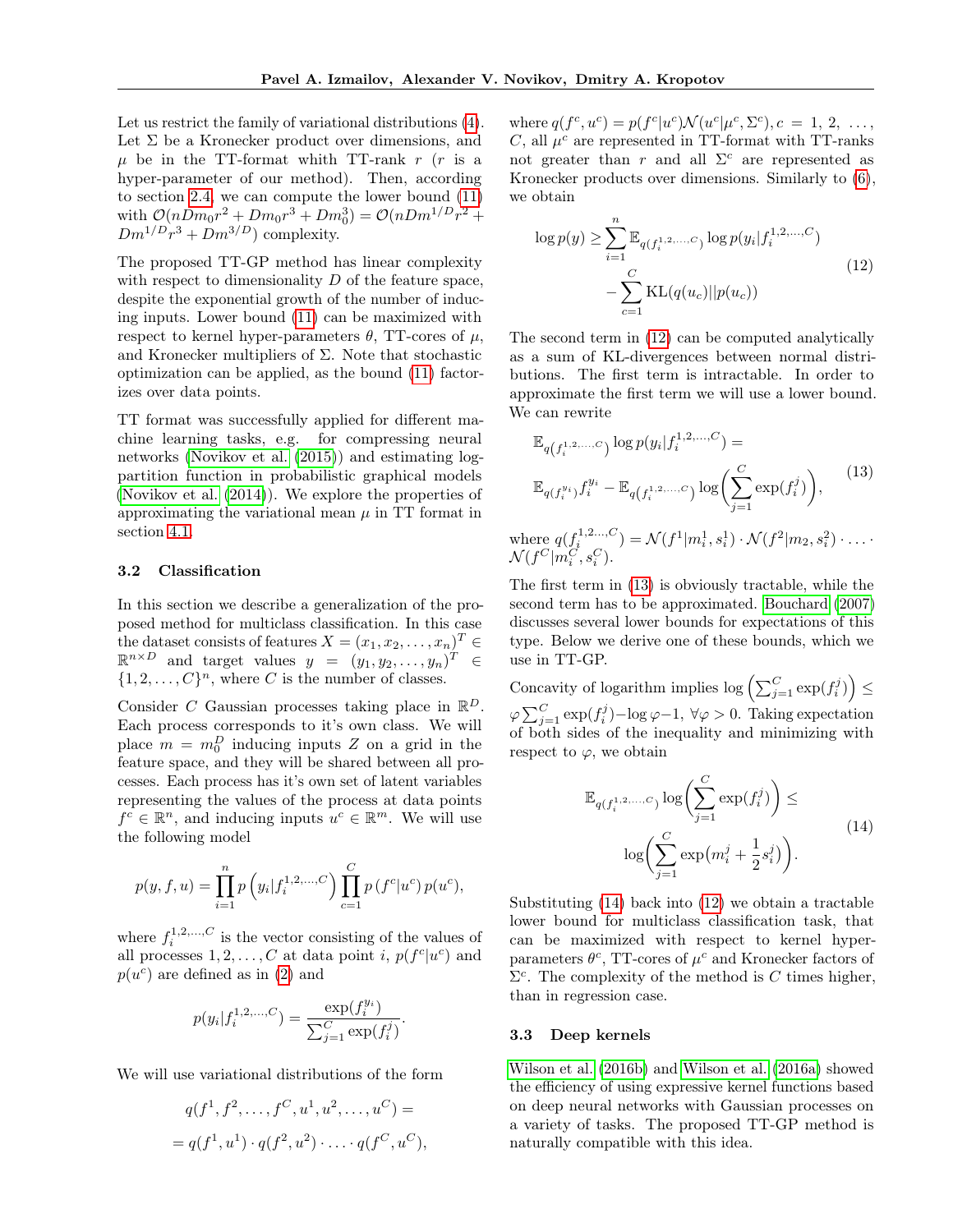Consider a covariance function  $k$  satisfying  $(8)$  and a neural network (or in fact any parametric transform) net. We can define a new kernel as follows

$$
k_{net}(x, x') = k(net(x), net(x')).
$$

We can train the neural network weights through maximization of GP marginal likelihood, the same way, as we normally train kernel hyper-parameters  $\theta$ . This way, the network learns a multidimensional embedding for the data, and GP is making the prediction working with this embedding.

[Wilson et al.](#page-9-1) [\(2016b\)](#page-9-1) trained additive deep kernels combining one-dimensional GPs on different outputs of a neural network. Training Gaussian processes on multiple outputs of a Neural network is impractical in their framework, because the complexity of the GP part of their model grows exponentially with the input dimensionality.

With methods of [Hensman et al.](#page-8-4) [\(2013\)](#page-8-4) and [Hensman](#page-8-5) [et al.](#page-8-5) [\(2015\)](#page-8-5) training Gaussian processes on multiple outputs of a neural network also isn't straightforward. Indeed, with these methods we can only use up to  $10^3 - 10^4$  inducing inputs. While with standard RBF kernels the positions of inputs of the GP are fixed and we can place the inducing inputs near the data, with deep kernels the positions of the inputs of the GP (outputs of the DNN) change during training to match the positions of inducing inputs. It is thus not clear how to set the inducing inputs in the latent feature space, other than placing them on a multidimensional grid, which means that the complexity of such methods would grow exponentially with dimensionality.

On the other hand, TT-GP allows us to train Gaussian processes on multiple DNN outputs because of it's ability to efficiently work with inducing inputs placed on multidimensional grids.

### 4 Experiments

In this section we first explore how well can we approximate variational expectations in TT format with small ranks. Then, we compare the proposed TT-GP method with SVI-GP [\(Hensman et al.](#page-8-4) [\(2013\)](#page-8-4)) on regression tasks and KLSP-GP [\(Hensman et al.](#page-8-5) [\(2015\)](#page-8-5)) on binary classification tasks using standard RBF kernel functions. Then, we test the ability of our method to learn expressive deep kernel functions and compare it with SV-DKL [\(Wilson et al.](#page-9-1) [\(2016b\)](#page-9-1)). For TT-GP we use our implementation available at <https://github.com/izmailovpavel/TTGP>, which is based on the t3f library [\(Novikov et al.](#page-8-17) [\(2018\)](#page-8-17)). For SVI-GP and KLSP-GP we used the implementations provided in GPfLow [\(Matthews et al.](#page-8-18) [\(2016\)](#page-8-18)).

#### <span id="page-5-0"></span>4.1 Expectation approximation

In this section we provide a numerical justification of using Tensor Train format for the mean  $\mu$  of the variational distribution. We use the Powerplant dataset from UCI. This dataset consists of 7654 objects with 4 features. We place  $m_0 = 5$  inducing inputs per dimension and form a grid, which gives us a total of  $m = 625$  inducing inputs. We train the standard SVI-GP method from GPflow library [\(Matthews et al.](#page-8-18) [\(2016\)](#page-8-18)) with free form representations for  $\mu$  and  $\Sigma$ . Then we try to approximate the learned  $\mu$  vector with a TT-vector  $\mu_{TT}$  with small TT-ranks.

<span id="page-5-1"></span>

Figure 1: Approximation accuracy as a function of TT-rank.

Figure [1](#page-5-1) shows the dependence between TT-ranks and approximation accuracy. For TT-rank greater than 25 we can approximate the true values of  $\mu$  within machine precision. Note that for TT-rank 25 the amount of parameters in the TT representation already exceeds the number of entries in the tensor  $\mu$  that we are approximating. For moderate TT-ranks an accurate approximation can still be achieved.

<span id="page-5-2"></span>

Figure 2: True variational mean and TT-approximation. Here we reshape the 625-dimensional  $\mu$  and  $\mu_{TT}$  vectors to  $25 \times 25$  matrices for visualization.

Figure [2](#page-5-2) shows the true variational mean  $\mu$  and it's approximation for TT-rank 10. We can see that  $\mu_{TT}$ captures the structure of the true variational mean.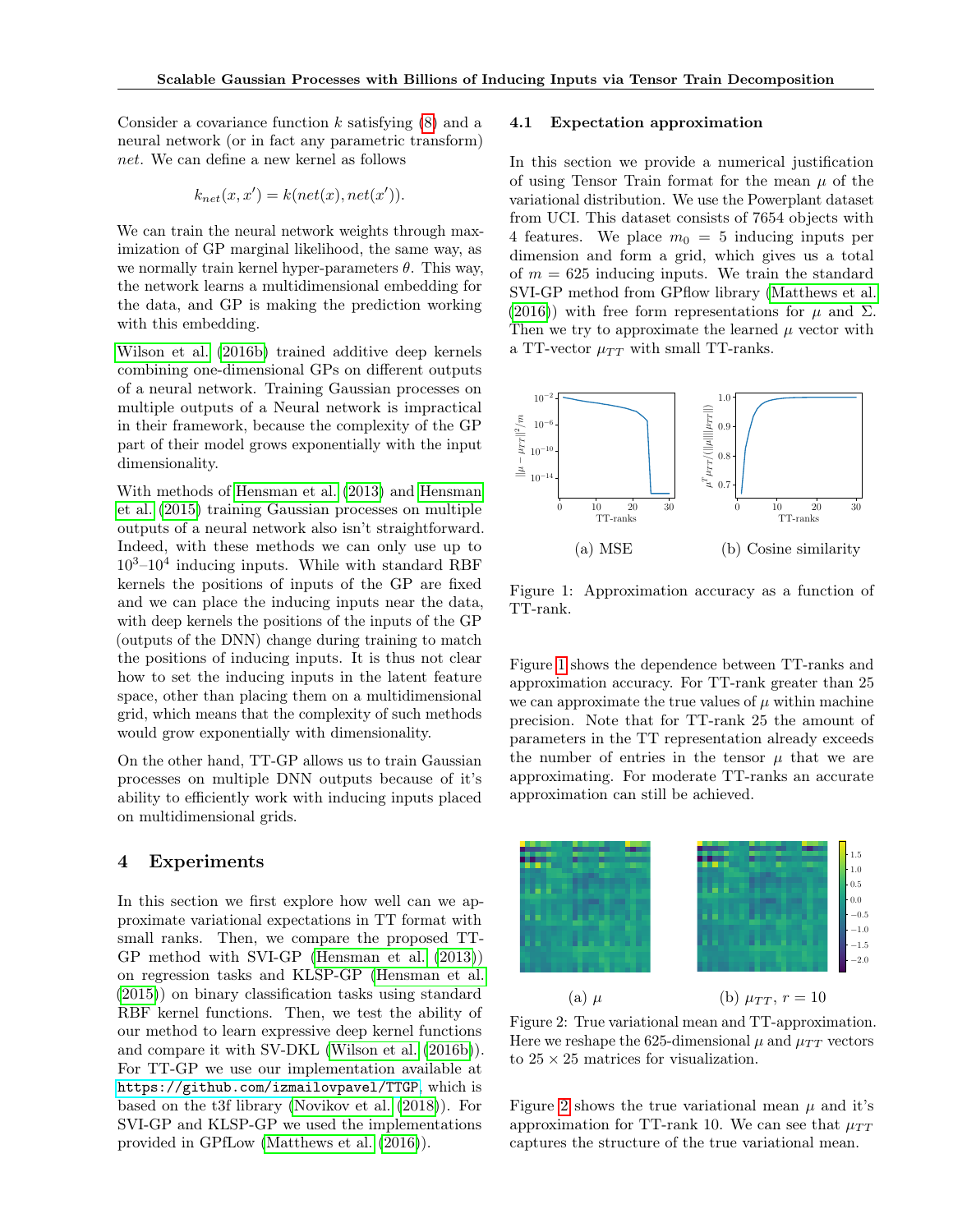<span id="page-6-0"></span>Table 1: Experimental results for standard RBF kernels. In the table acc. stands for  $r^2$  for regression and accuracy for classification tasks. n is the size of the training set,  $D$  is the dimensionality of the feature space,  $m$ is the number of inducing inputs, r is TT-ranks of  $\mu$  for TT-GP; t is the time per one pass over the data (epoch) in seconds; where provided,  $d$  is the dimensionality of linear embedding.

∗ for KLSP-GP on Airline we provide results from the original paper where the accuracy is given as a plot, and detailed information about experiment setup and exact results is not available.

| $\text{Dataset}$ |                  |    | SVI-GP<br>KLSP-GP |            |      | TT-GP |                 |               |                          |      |
|------------------|------------------|----|-------------------|------------|------|-------|-----------------|---------------|--------------------------|------|
| Name             | $\boldsymbol{n}$ | D  | acc.              | m          | t(s) | acc.  | m               | $\mathcal{r}$ | $\overline{d}$           | t(s) |
| Powerplant       | 7654             | 4  | 0.94              | <b>200</b> | 10   | 0.95  | 35 <sup>4</sup> | 30            | $\overline{\phantom{a}}$ | 5    |
| Protein          | 36584            | 9  | 0.50              | 200        | 45   | 0.56  | 30 <sup>9</sup> | 25            | $\overline{\phantom{0}}$ | 40   |
| YearPred         | 463K             | 90 | 0.30              | 1000       | 597  | 0.32  | $10^{6}$        | 10            | 6                        | 105  |
| Airline          | 6М               | 8  | $0.665*$          |            |      | 0.694 | $20^{8}$        | 15            | $\overline{\phantom{0}}$ | 5200 |
| symguide1        | 3089             | 4  | 0.967             | 200        | 4    | 0.969 | 20 <sup>4</sup> | 15            | $\overline{\phantom{a}}$ |      |
| <b>EEG</b>       | 11984            | 14 | 0.915             | 1000       | 18   | 0.908 | $12^{10}$       | 15            | 10                       | 10   |
| covtype bin      | 465K             | 54 | 0.817             | 1000       | 320  | 0.852 | $10^6$          | 10            | 6                        | 172  |

### 4.2 Standard RBF Kernels

For testing our method with standard RBF covariance functions we used a range of classification and regression tasks from UCI and LIBSVM archives and the Airline dataset, that is popular for testing scalable GP models [\(Hensman et al.](#page-8-4) [\(2013\)](#page-8-4), [Hensman et al.](#page-8-5) [\(2015\)](#page-8-5), [Wilson et al.](#page-9-1) [\(2016b\)](#page-9-1), [Cutajar et al.](#page-8-19) [\(2016\)](#page-8-19)).

For Airline dataset we provide results reported in the original paper [\(Hensman et al.](#page-8-5) [\(2015\)](#page-8-5)). For our experiments, we use a cluster of Intel Xeon E5-2698B v3 CPUs having 16 cores and 230 GB of RAM.

For YearPred, EEG and covtype datasets we used a d-dimensional linear embedding inside the RBF kernel for TT-GP, as the number D of features makes it impractical to set inducing inputs on a grid in a D-dimensional space in this case.

Table [1](#page-6-0) shows the results on different regression and classification tasks. We can see, that TT-GP is able to achieve better predictive quality on all datasets except EEG. We also note that the method is able to achieve good predictive performance with linear embedding, which makes it practical for a wide range of datasets.

#### 4.3 Deep Kernels

#### 4.3.1 Representation learning

We first explore the representation our model learns for data on the small Digits<sup>[1](#page-6-1)</sup> dataset containing  $n = 1797$  $8 \times 8$  images of handwritten digits. We used a TT-GP with a kernel based on a small fully-connected neural network with two hidden layers with 50 neurons

<span id="page-6-2"></span>

Figure 3: Learned representation for Digits dataset.

each and  $d = 2$  neurons in the output layer to obtain a 2-dimensional embedding. We trained the model to classify the digits to 10 classes corresponding to different digits. Fig. [3](#page-6-2) (a) shows the learned embedding. We also trained the same network standalone, adding another layer with 10 outputs and softmax activations. The embedding for this network is shown in fig. [3,](#page-6-2)b.

We can see that the stand-alone DNN with linear classifiers is unable to learn a good 2-dimensional embedding. On the other hand, using a flexible GP classifier that is capable of learning non-linear transormations, our model groups objects of the same class into compact regions.

<span id="page-6-1"></span><sup>1</sup> [http://scikit-learn.org/stable/auto\\_examples/](http://scikit-learn.org/stable/auto_examples/datasets/plot_digits_last_image.html) [datasets/plot\\_digits\\_last\\_image.html](http://scikit-learn.org/stable/auto_examples/datasets/plot_digits_last_image.html)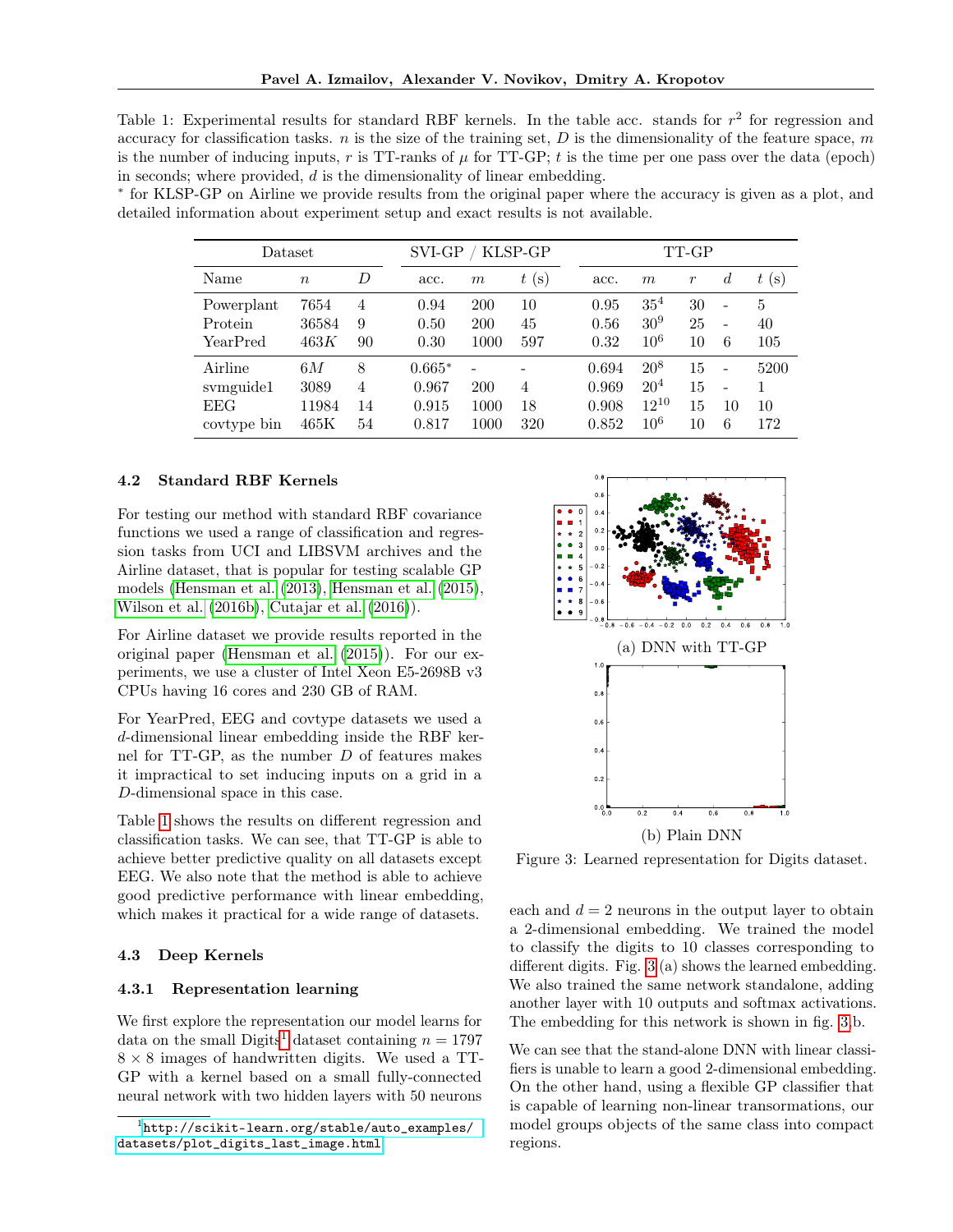<span id="page-7-0"></span>Table 2: DNN architecture used in experiments with deep kernels. Here  $F(h)$  means a fully-connected layer with h neurons;  $C(h \times w, f)$  means a convolutional layer with f  $h \times w$  filters;  $P(h \times w)$  means max-pooling with  $h \times w$ kernel; ReLU stands for rectified linear unit and BN means batch normalization [\(Ioffe and Szegedy](#page-8-20) [\(2015\)](#page-8-20)).

| Dataset      | Architecture                                                                                              |
|--------------|-----------------------------------------------------------------------------------------------------------|
| Airline      | $F(1000)$ -ReLU- $F(1000)$ -ReLU- $F(500)$ -ReLU- $F(50)$ -ReLU- $F(2)$                                   |
| CIFAR-10     | $C(3\times3, 128)$ -BN-ReLU-C(3×3, 128)-BN-ReLU-P(3×3)-C(3×3, 256)-BN-ReLU-                               |
|              | $C(3\times3, 256)$ -BN-ReLU-P $(3\times3)$ -C $(3\times3, 256)$ -BN-ReLU-                                 |
|              | $C(3\times3, 256)$ -BN-ReLU-P $(3\times3)$ -F $(1536)$ -BN-ReLU-F $(512)$ -BN-ReLU-F $(9)$                |
| <b>MNIST</b> | $C(5\times5, 32)$ -ReLU-P $(2\times2)$ -C $(5\times5, 64)$ -ReLU-P $(2\times2)$ -F $(1024)$ -ReLU-F $(4)$ |

<span id="page-7-1"></span>Table 3: Results of experiments with deep kernels. Here acc. is classification accuracy; C is the number of classes;  $d$  is the dimensionality of embedding learned by the model;  $t$  is the time per one pass over data (epoch) in seconds.

| Dataset                               |                  |                                     | SV-DKL   | DNN                     |                         | TT-GP             |                                                               |    |                   |
|---------------------------------------|------------------|-------------------------------------|----------|-------------------------|-------------------------|-------------------|---------------------------------------------------------------|----|-------------------|
| Name                                  | $n_{\rm c}$      |                                     |          | acc.                    | acc.                    | $t$ (s)           | acc.                                                          |    | $t$ (s)           |
| Airline<br>$CIFAR-10$<br><b>MNIST</b> | 6М<br>50K<br>60K | $32\times32\times3$<br>$28\times28$ | 10<br>10 | 0.781<br>0.770<br>0.992 | 0.780<br>0.915<br>0.993 | 1055<br>166<br>23 | $0.788 \pm 0.002$<br>$0.908 \pm 0.003$<br>$0.9936 \pm 0.0004$ | 10 | 1375<br>220<br>64 |

### 4.3.2 Classification tasks

To test our model with deep kernels we used Airline, CIFAR-10 [\(Krizhevsky](#page-8-21) [\(2009\)](#page-8-21)) and MNIST [\(LeCun](#page-8-22) [et al.](#page-8-22) [\(1998\)](#page-8-22)) datasets. The corresponding DNN architectures are shown in Table [2.](#page-7-0) For CIFAR-10 dataset we also use standard data augmentation techniques with random cropping of  $24 \times 24$  parts of the image, horizontal flipping, randomly adjusting brightness and contrast. In all experiments we also add a BN without trainable mean and variance after the DNN output layer to project the outputs into the region where inducing inputs are placed. We use  $m_0 = 10$  inducing inputs per dimension placed on a regular grid from  $-1$  to 1 and set TT-ranks of  $\mu$  to  $r = 10$  for all three datasets. For experiments with convolutional neural networks, we used Nvidia Tesla K80 GPU to train the model.

Table [3](#page-7-1) shows the results of the experiments for our TT-GP with DNN kernel and SV-DKL. Note, that the comparison is not absolutely fair on CIFAR-10 and MNIST datasets, as we didn't use the same exact architecture and preprocessing as [Wilson et al.](#page-9-1) [\(2016b\)](#page-9-1) because we couldn't find the exact specifications of these models. On Airline dataset we used the same exact architecture and preprocessing as SV-DKL and TT-GP achieves a higher accuracy on this dataset.

We also provide results of stand-alone DNNs for comparison. We used the same networks that were used in TT-GP kernels with the last linear layers replaced by layers with C outputs and softmax activations. Overall, we can see, that our model is able to achieve good

predictive performance, improving the results of standalone DNN on Airline and MNIST.

We train all the models from random initialization without pretraining. We also tried using pretrained DNNs as initialization for the kernel of our TT-GP model, which sometimes leads to faster convergence, but does not improve the final accuracy.

# 5 Discussion

We proposed TT-GP method for scalable inference in Gaussian process models for regression and classification. The proposed method is capable of using billions of inducing inputs, which is impossible for existing methods. This allows us to improve the performance over state-of-the-art both with standard and deep kernels on several benchmark datasets. Further, we believe that our model provides a more natural way of learning deep kernel functions than the existing approaches since it doesn't require any specific modifications of the GP model and allows working with high-dimensional DNN embeddings.

Our preliminary experiments showed that TT-GP is inferior in terms of uncertainty quantification compared to existing methods. We suspect that the reason for this is restricting Kronecker structure for the covariance matrix Σ. We hope to alleviate this limitation by using Tensor Train format for  $\Sigma$  and corresponding approximations to it's determinant.

As a promising direction for future work we consider training TT-GP with deep kernels incrementally, using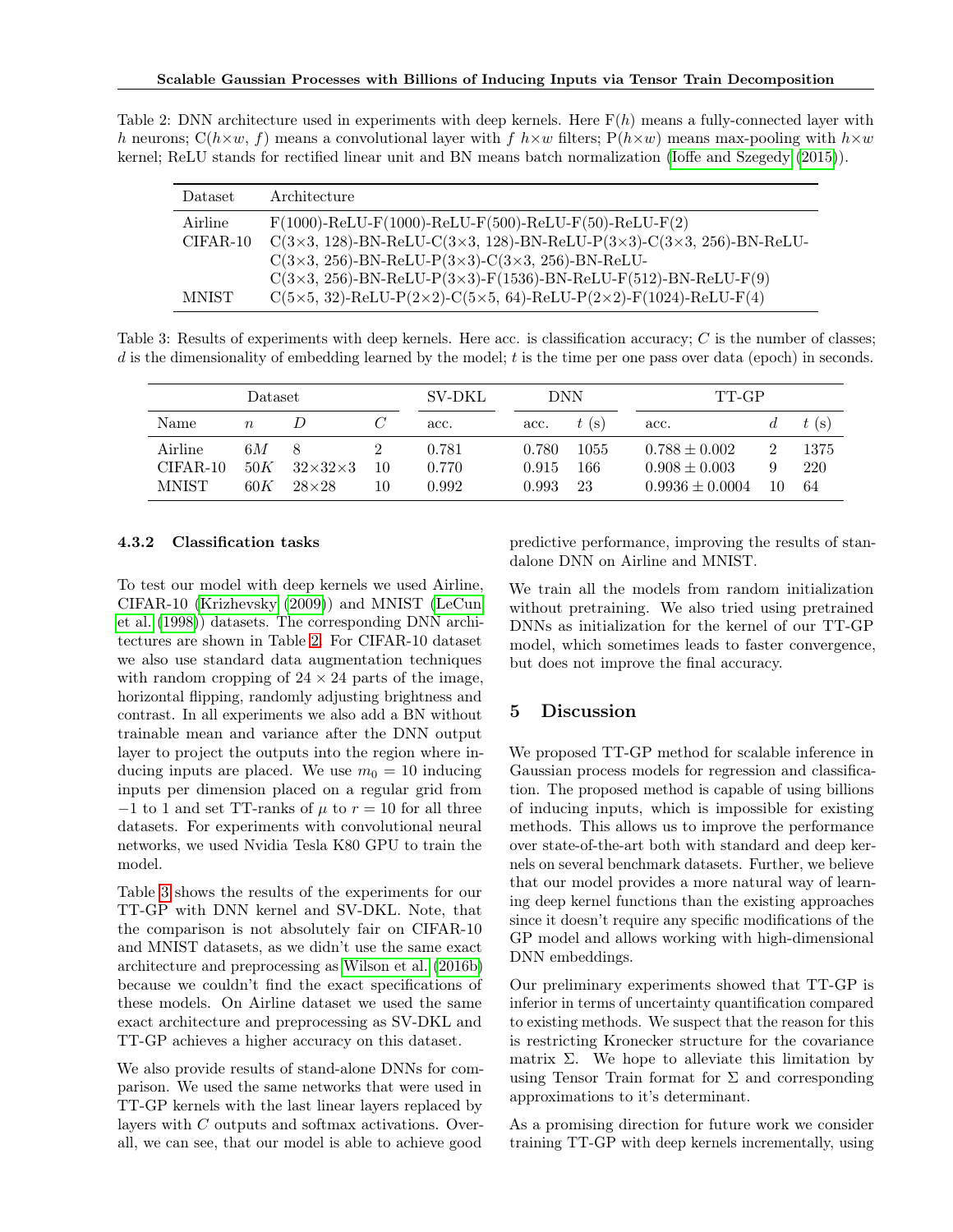the variational approximation of posterior distribution as a prior for new data. We also find it interesting to try using the low-dimensional embeddings learned by our model for transfer learning. Finally, we are interested in using the proposed method for structured prediction, where TT-GP could scale up GPstruct approaches [\(Bratieres et al.](#page-8-23) [\(2015\)](#page-8-23)) and allow using deep kernels.

### Acknowledgements

Dmitry Kropotov was supported by the Russian Science Foundation grant 17-11-01027. Alexander Novikov was supported by Samsung Research, Samsung Electronics.

# References

- <span id="page-8-16"></span>G. Bouchard. Efficient bounds for the softmax function and applications to approximate inference in hybrid models. In NIPS 2007 workshop for approximate Bayesian inference in continuous/hybrid systems, 2007.
- <span id="page-8-23"></span>S. Bratieres, N. Quadrianto, and Z. Ghahramani. Gpstruct: Bayesian structured prediction using gaussian processes. IEEE transactions on pattern analysis and machine intelligence, 37(7):1514–1520, 2015.
- <span id="page-8-19"></span>K. Cutajar, E. V. Bonilla, P. Michiardi, and M. Filippone. Practical learning of deep gaussian processes via random fourier features. arXiv preprint arXiv:1610.04386, 2016.
- <span id="page-8-4"></span>J. Hensman, N. Fusi, and N. D. Lawrence. Gaussian processes for big data. In Proceedings of the Twenty-Ninth Conference on Uncertainty in Artificial Intelligence, pages 282–290. AUAI Press, 2013.
- <span id="page-8-5"></span>J. Hensman, A. G. de G. Matthews, and Z. Ghahramani. Scalable variational gaussian process classification. In AISTATS, 2015.
- <span id="page-8-20"></span>S. Ioffe and C. Szegedy. Batch normalization: Accelerating deep network training by reducing internal covariate shift. In Proceedings of the 32nd International Conference on Machine Learning (ICML-15), pages 448–456, 2015.
- <span id="page-8-12"></span>R. Keys. Cubic convolution interpolation for digital image processing. IEEE transactions on acoustics, speech, and signal processing, 29(6):1153–1160, 1981.
- <span id="page-8-21"></span>A. Krizhevsky. Learning multiple layers of features from tiny images. 2009.
- <span id="page-8-22"></span>Y. LeCun, L. Bottou, Y. Bengio, and P. Haffner. Gradient-based learning applied to document recognition. Proceedings of the IEEE, 86(11):2278–2324, 1998.
- <span id="page-8-18"></span>A. G. de G. Matthews, M. van der Wilk, T. Nickson, K. Fujii, A. Boukouvalas, P. León-Villagrá,

Z. Ghahramani, and J. Hensman. GPflow: A Gaussian process library using TensorFlow. arXiv preprint 1610.08733, October 2016.

- <span id="page-8-9"></span>T. Nickson, T. Gunter, C. Lloyd, M. A. Osborne, and S. Roberts. Blitzkriging: Kronecker-structured stochastic gaussian processes. arXiv preprint arXiv:1510.07965, 2015.
- <span id="page-8-15"></span>A. Novikov, A. Rodomanov, A. Osokin, and D. Vetrov. Putting MRFs on a tensor train. In International Conference on Machine Learning, pages 811–819, 2014.
- <span id="page-8-14"></span>A. Novikov, D. Podoprikhin, A. Osokin, and D. Vetrov. Tensorizing neural networks. In Advances in Neural Information Processing Systems, pages 442–450, 2015.
- <span id="page-8-17"></span>A. Novikov, P. Izmailov, V. Khrulkov, M. Figurnov, and I. Oseledets. Tensor train decomposition on tensorflow (t3f). arXiv preprint, 2018.
- <span id="page-8-8"></span>I. V. Oseledets. Tensor-train decomposition. SIAM Journal on Scientific Computing, 33(5):2295–2317, 2011.
- <span id="page-8-0"></span>J. Quiñonero-Candela and C. E. Rasmussen. A unifying view of sparse approximate gaussian process regression. Journal of Machine Learning Research, 6 (Dec):1939–1959, 2005.
- <span id="page-8-10"></span>C. E. Rasmussen and C. K. I. Williams. Gaussian processes for machine learning, 2006.
- <span id="page-8-11"></span>Y. Saatçi. Scalable inference for structured Gaussian process models. PhD thesis, University of Cambridge, 2012.
- <span id="page-8-13"></span>B. W. Silverman. Some aspects of the spline smoothing approach to non-parametric regression curve fitting. Journal of the Royal Statistical Society. Series B (Methodological), pages 1–52, 1985.
- <span id="page-8-1"></span>E. Snelson and Z. Ghahramani. Sparse gaussian processes using pseudo-inputs. Advances in neural information processing systems, 18:1257, 2006.
- <span id="page-8-3"></span>M. K. Titsias. Variational learning of inducing variables in sparse gaussian processes. In AISTATS, volume 5, pages 567–574, 2009.
- <span id="page-8-2"></span>C. K. I. Williams and M. Seeger. Using the nyström method to speed up kernel machines. In Proceedings of the 13th International Conference on Neural Information Processing Systems, pages 661–667. MIT press, 2000.
- <span id="page-8-7"></span>A. G. Wilson and H. Nickisch. Kernel interpolation for scalable structured gaussian processes (kiss-gp). In International Conference on Machine Learning, pages 1775–1784, 2015.
- <span id="page-8-6"></span>A. G. Wilson, E. Gilboa, J. P. Cunningham, and A. Nehorai. Fast kernel learning for multidimensional pat-